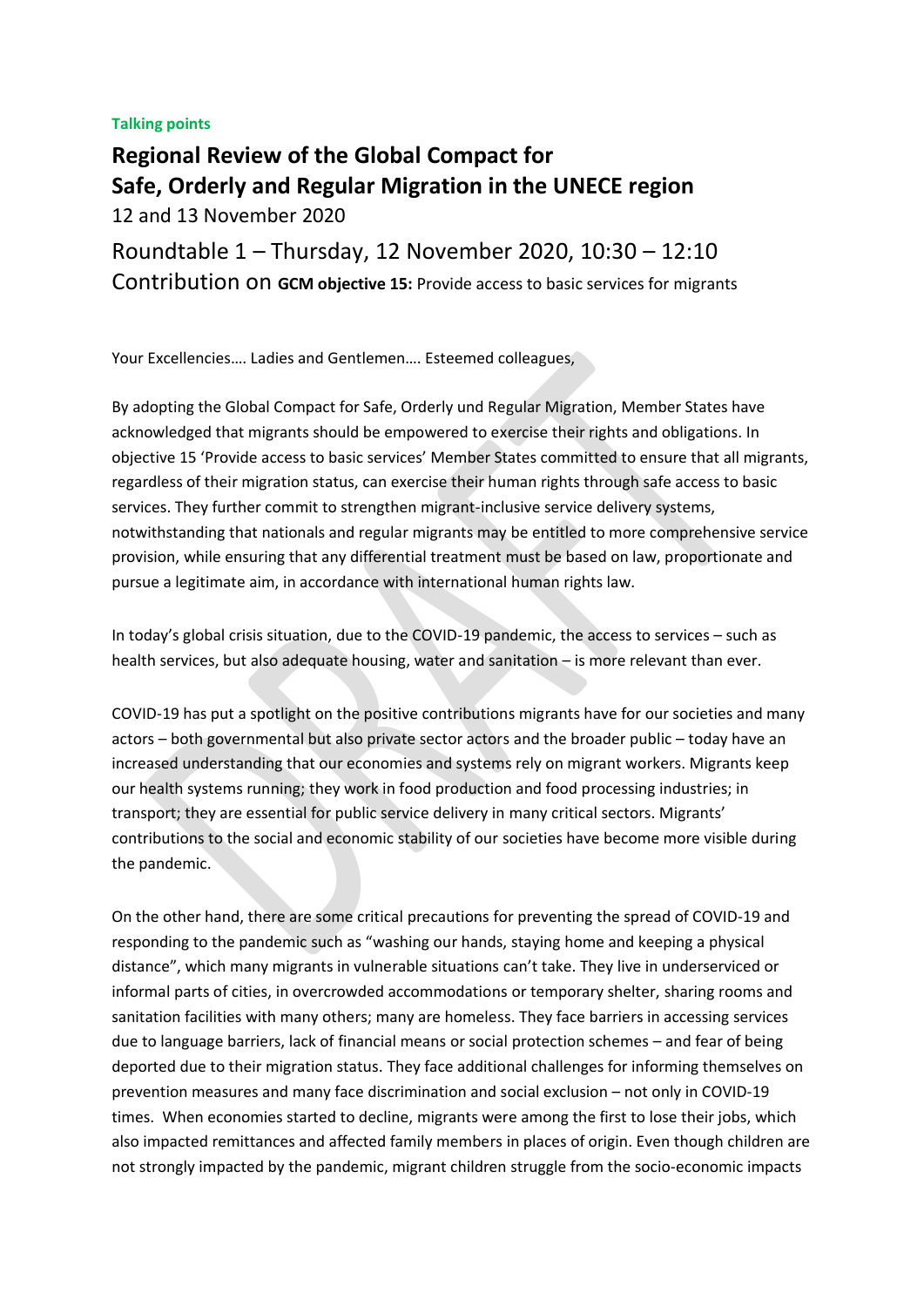of the pandemic and with many schools closed or regions in lock-down, faced increased risks to be left behind for their education.

Ladies and Gentlemen, COVID-19 has highlighted the need to include migrants and their families into our service provision systems. And the pandemic as has increased inequalities – not only between migrants and local populations, but also between rich and poor. This inequality is often reflected in a spatial inequality – with the level of service provision being different in rural than in urban areas, but also within urban areas, where some parts of cities are less connected, have a lower level of health, education or social services, where housing conditions and public space might not be adequate. And it is in those underserviced areas in cities and peri-urban areas, where people in vulnerable situation live.

The Global Compact for Migration calls for human-rights based, whole-of-society and whole-ofgovernment approaches – and during the pandemic, the important role local authorities have to play for inclusive service provision has become more apparent. While national level actors have led overall coordination for the prevention and response, local authorities – often in cooperation with civil society actors – have come up with innovative and efficient actions for including migrants: expanding access to health and social services, but also providing food, reducing costs for water or electricity, increasing access to housing or supporting tenure rights for reduce forced evictions. They have established coordination bodies for ensuring that migrants' inclusion goes across different sectors such as immigration services, but also housing, transport, health and education; they have intensified their efforts to provide information in different languages; they have invested in keeping migrant children following their education by enabling additional for online schooling and strengthened engagement – and control - with private sector firms for ensuring that living and working conditions of migrants are improved.

Local actors have strongly engaged to change the narrative on migrants during the COVID-19 pandemic – aiming to reduce xenophobia and underlining the economic, social and cultural contributions of migrants. And some migrant health workers have become well-known on social media for their engagement in responding to the crisis and ensuring the health services could be provided in many cities in the region.

The Global Compact for Migration can't be implemented without a strong coordination between different government levels and between different sectors and a cooperation with civil society and private sector actors. While all UN organizations work under their specific mandates for supporting migrants – with UN-Habitat's mandate focusing on migration and displacement in urban areas and advancing sustainable urban development, the UN Migration Network has established a specific working group on Access to Services for supporting Member States and providing guidance and recommendations – not only for COVID-19 preparedness, response or recovery, but beyond. The Working Group is led by WHO and UN-Habitat and includes UN agencies, but also partners such as the Red Cross, trade unions and different NGOs as well as local governments represented by UCLG. This inclusive and cross-sectoral approach as well as the need for vertical and horizontal cohesion